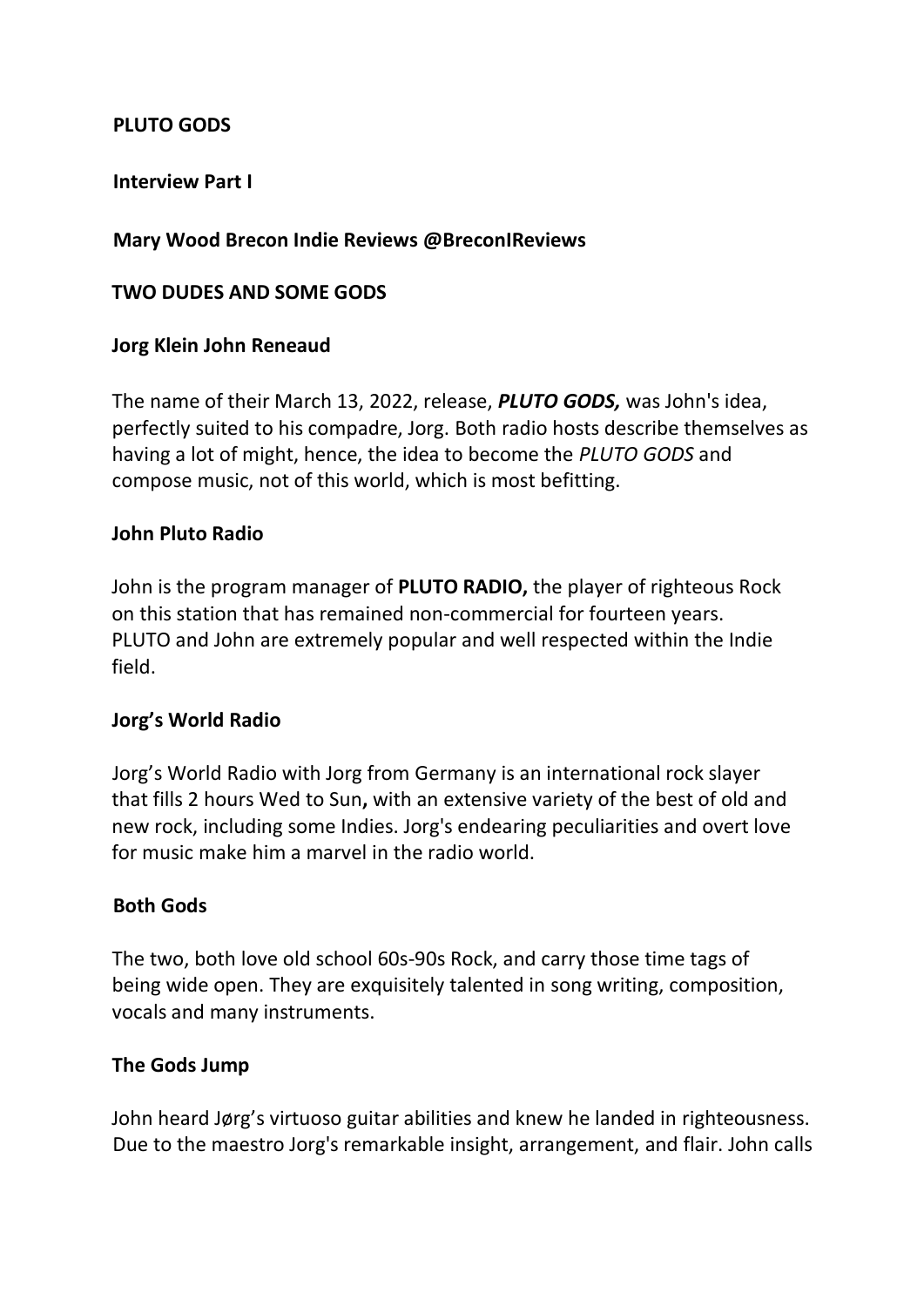what they do ADVENTURE ROCK. He doesn't know if this fits any major marketing scheme, but it feels right to them!

# **Double Rocker History**

These guys both have backgrounds that scream old school between them they learned much about music along the way!

## **Jorg**

Jorg started music at the age of five. His musical parents let him take his first steps in singing and playing with a harp, an accordion and organ. He taught himself hooks and lines out of radio songs. At 9 he had a few years of classical guitar lessons, before his parents gifted him his first electric guitar. From this never forget moment, the guitar formed his life and a journey began, not yet ended. Performing cover songs in different bands did not stop him from composing his own songs on acoustic guitar.

# **Jorg- A Live Mixer**

After a few months working in a studio and being a live mixer in a club, he built his own studio and started recording and developing his skills on instruments, composition and studio technique.

And, here I stand, in the middle of a wonderful process that needs more than one life to be fulfilled.

# **Jorg's Old School Band Favs**

Jorg loves some great old school bands, 70s-90s: AC/DC, Whitesnake, Black Sabbath, Kiss, Iron Maiden - and all other bands that had cool guitar riffs. And, of course, all of the great solo guitar artists like Steve Vai, Yngwie J. Malmsteen or Joe Satriani.

## **John**

John is beyond cool; this guy carries such a cool background it's cold! As a kid he sang in a church choir and around age 19 took vocal lessons from a failed opera singer in Detroit. He couldn't afford to keep paying for lessons, so he incessantly practiced the scales he had been taught himself.